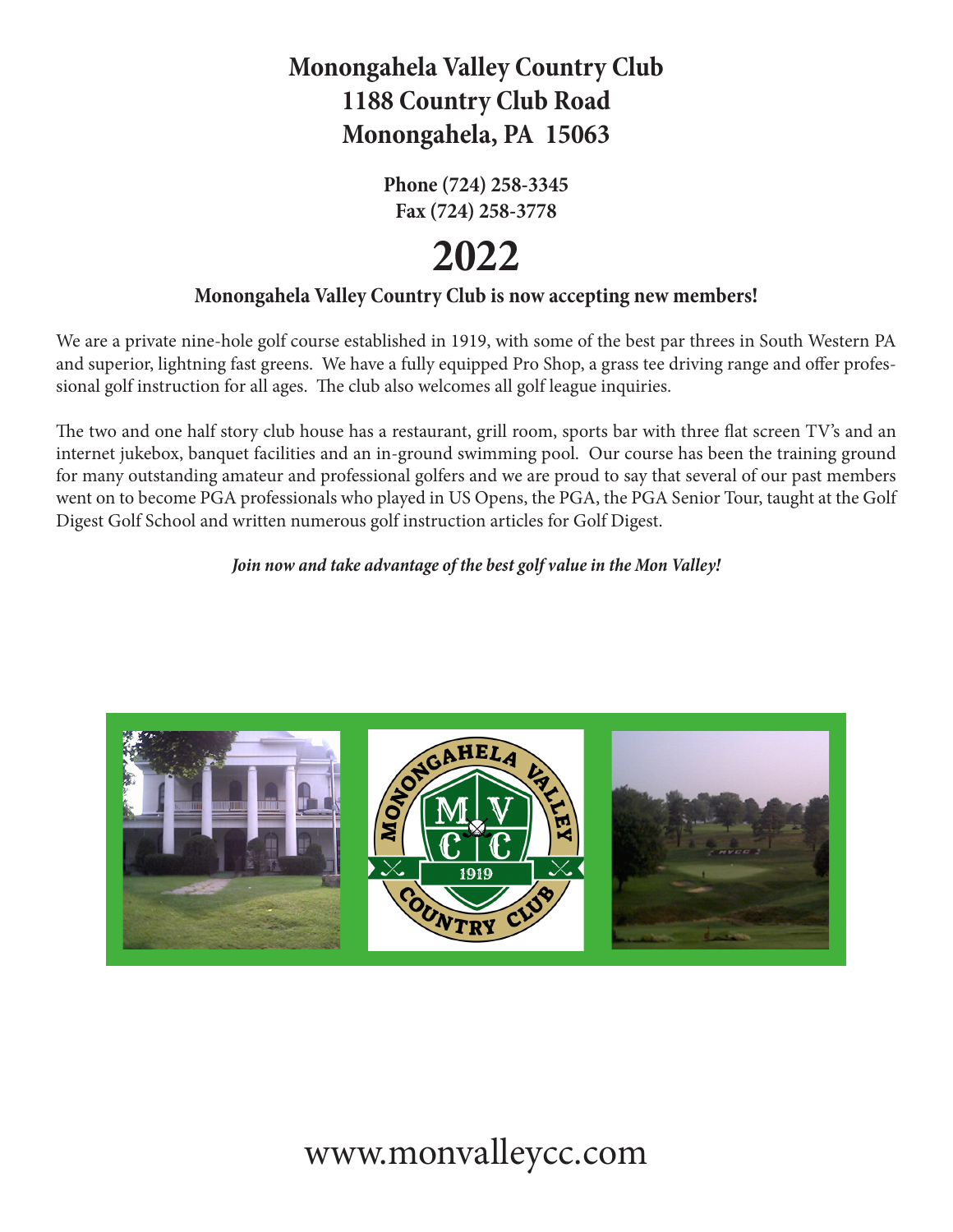*Membership Process*

#### **The First Steps to Joining**

Fill out the membership application and indicate the appropriate membership classification.

Each application requires two sponsor signatures. A sponsor signature is defined as a current MVCC member (any class) in good standing.

Sign and date the application.

Be sure to include an email address. We use your email to send your monthly billing statement (if applicable), the monthly club newsletter and most club correspondence. If you do not have an email address, visit the club office to inquire about other options.

Attach payment of first month's applicable dues with your signed membership application.

Upon signing the application, you, the prospective member, are committed to a minimum of one year (twelve consecutive months) of dues upon approval of membership, with the exception of Monday-Friday golf, house and the "special" full family golf intro offer, which all expire on the last day of the year in which you have applied for membership.

#### **What Happens Next?**

Once we receive your signed application and the initial dues payment, you may begin to utilize the facilities immediately. However, your "charging" privileges will not commence until you receive written notification of your membership approval.

Your name will be posted on the club bulletin for 10 (ten) days as required of the club by-laws. At the next scheduled monthly board meeting, your application will be voted upon. Once approved for membership, you will receive written notification from the Club. At this time, you will be given a club account number and your "charging" privileges will commence. You have the option of "charging" to your club account or you may pay by cash, check or credit card. When requested by club personnel, you must provide your account number and/or name.

Billing statements will be issued during the first week of each month and must be paid in full on or before the last day of the month in which they are received to avoid any late fee charges.

Your initial application payment will be applied to your club account once your first month's dues have been billed.

After receiving your membership approval letter, you may stop into the club office to pick up your complimentary membership directory booklet and a copy of the current newsletter.

#### **Office Information**

Club Phone: (724) 258-3345, Ext #1 (office) Club email: sheriantol@monvalcc.comcastbiz.net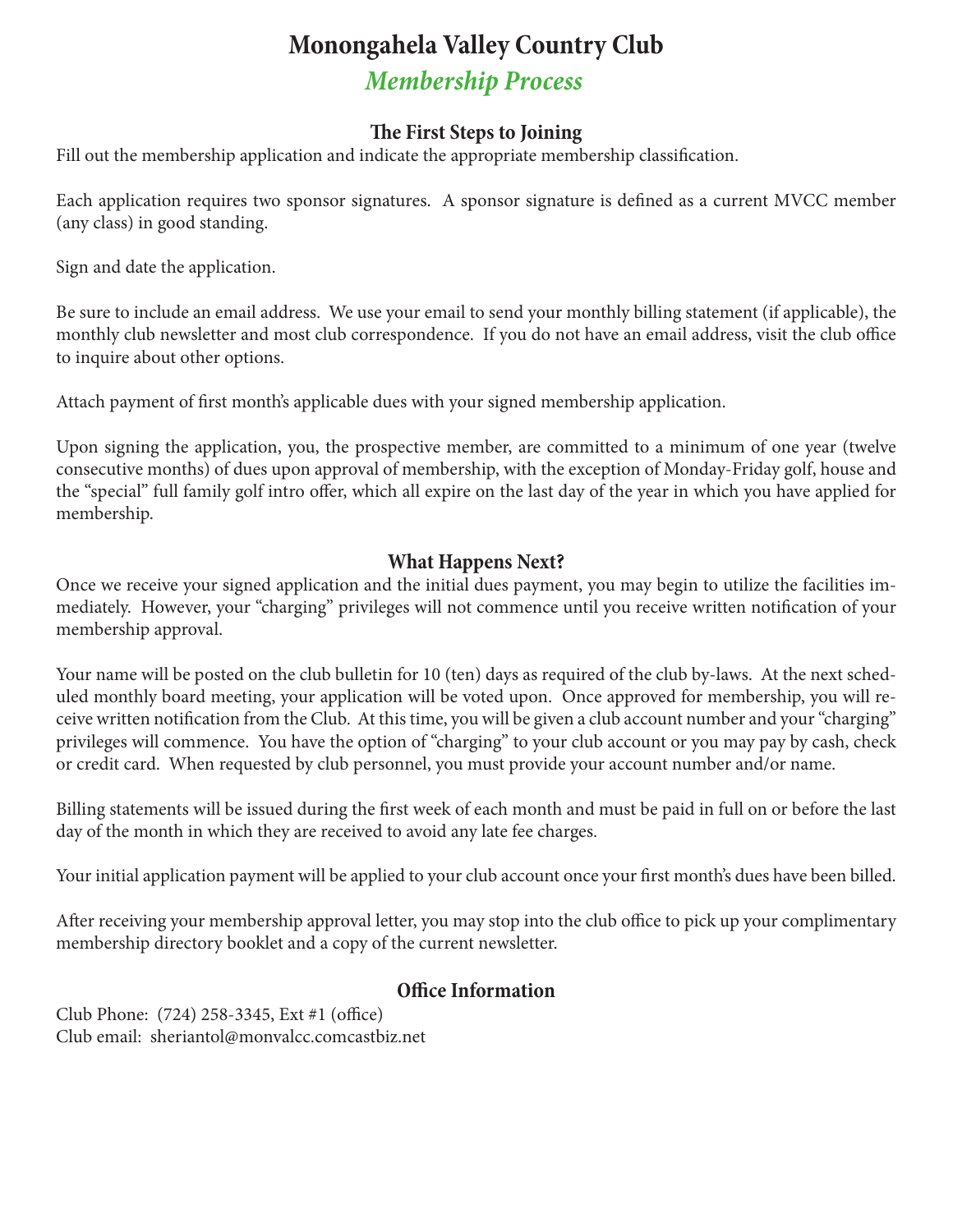### *Membership Descriptions*

*Whether you want to join as a Golf member with full club privileges or a Social (Non-Golf) member to use the pool, and attend social events, we have the membership plan for you.* 

#### **"Special" Non–Equity Full Family Golf Intro** *New Members Only*

Special, Non-Equity Full Family Golf Intro memberships are for the individual with a passion for playing and learning golf. The Golf memberships offer full access to all of Mon Valley's amenities, including the golf course, ball room for events, pool, tournaments, and social activities.

Special, Non-Equity Full Family Golf Intro privileges are for the member, spouse, and children under the age of 21 living at home.

**Full Golf Equity** *Age: 40 and Older Requires the purchase of one share of stock (\$800)*

Equity memberships are for the individual with a passion for playing and learning golf. The Golf memberships offer full access to all of Mon Valley's amenities, including the golf course, ball room for events, pool, tournaments, and social activities.

Equity Family Membership privileges are for the member, spouse, and children under the age of 21 living at home.

#### **Full Golf Non-Equity** *Age: 40 and Older*

Non-Equity memberships are for the individual with a passion for playing and learning golf. The Golf memberships offer full access to all of Mon Valley's amenities, including the golf course, ball room for events, pool, tournaments, and social activities.

Non-Equity Family Membership privileges are for the member, spouse, and children under the age of 21 living at home.

#### **Full Golf Non-Equity Junior Intermediate** *Age: 21 to 39*

An individual or primary family member, age 21-39 years old, can join with full Golf member benefits at reduced monthly rates.

Junior Family Membership privileges are for the member, spouse, and children under the age of 21 living at home.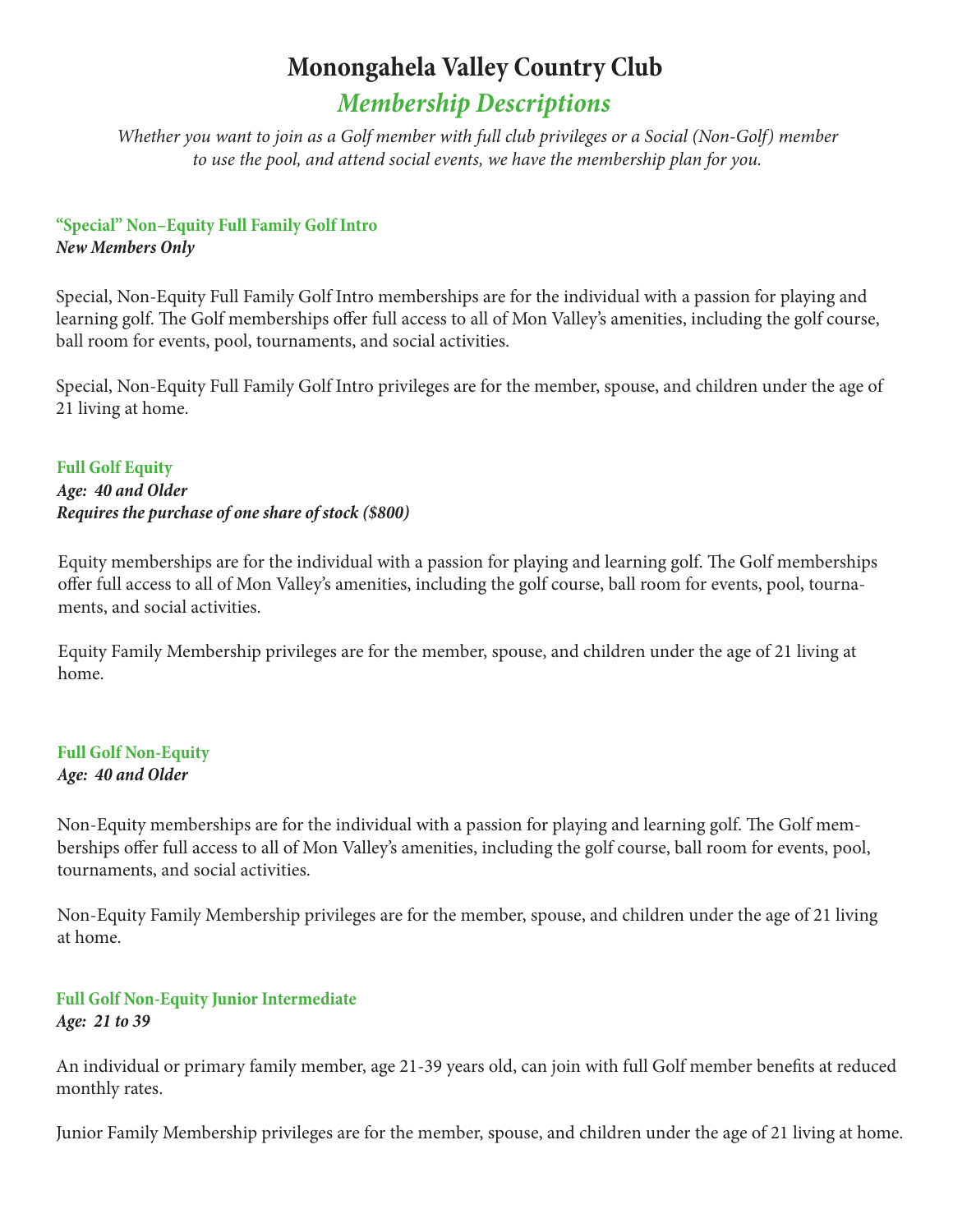### *Membership Descriptions, Continued* **Monongahela Valley Country Club**

**Green Under 30 "Special"** *Age: 21 to under 30 years of age*

MVCC has a new member special for those ages 21 through under 30 years of age. This membership provides full golf membership benefits, minus charging privileges. All purchases must be paid for by cash, check or credit card on the day in which they have incurred.

**Monday - Friday Golf** *Age: 21 and Older Individual Only*

Allows full golfing privileges Monday thru Friday only for one adult and full use of all other club facilities on any day for themselves and any dependent family member living in the same household. Requires the member to use a golf cart at all times when playing golf. Includes the pool. This membership has "charging" privileges. Expires on December 31st.

**Social Member** *Age: 21 and Older* 

This membership includes full use of club facilities, restaurant, bar/grill and pool. Social members may attend any special events held for members of the club.

Social Family Membership privileges are for the member, spouse, and children under the age of 21 living at home.

**House Member** *Age: 21 and Older Individual Only*

Allows one adult access to use the bar and the restaurant.

Does not include the swimming pool; however, the pool may be used with the payment of the fees applicable for each visit.

This membership does not include "charging" privileges. All purchases must be paid for by cash, check or credit card on the day in which they have incurred. Spouses may accompany the member as a guest but do not have membership privileges if alone.

House members may attend any special event held for members of the club.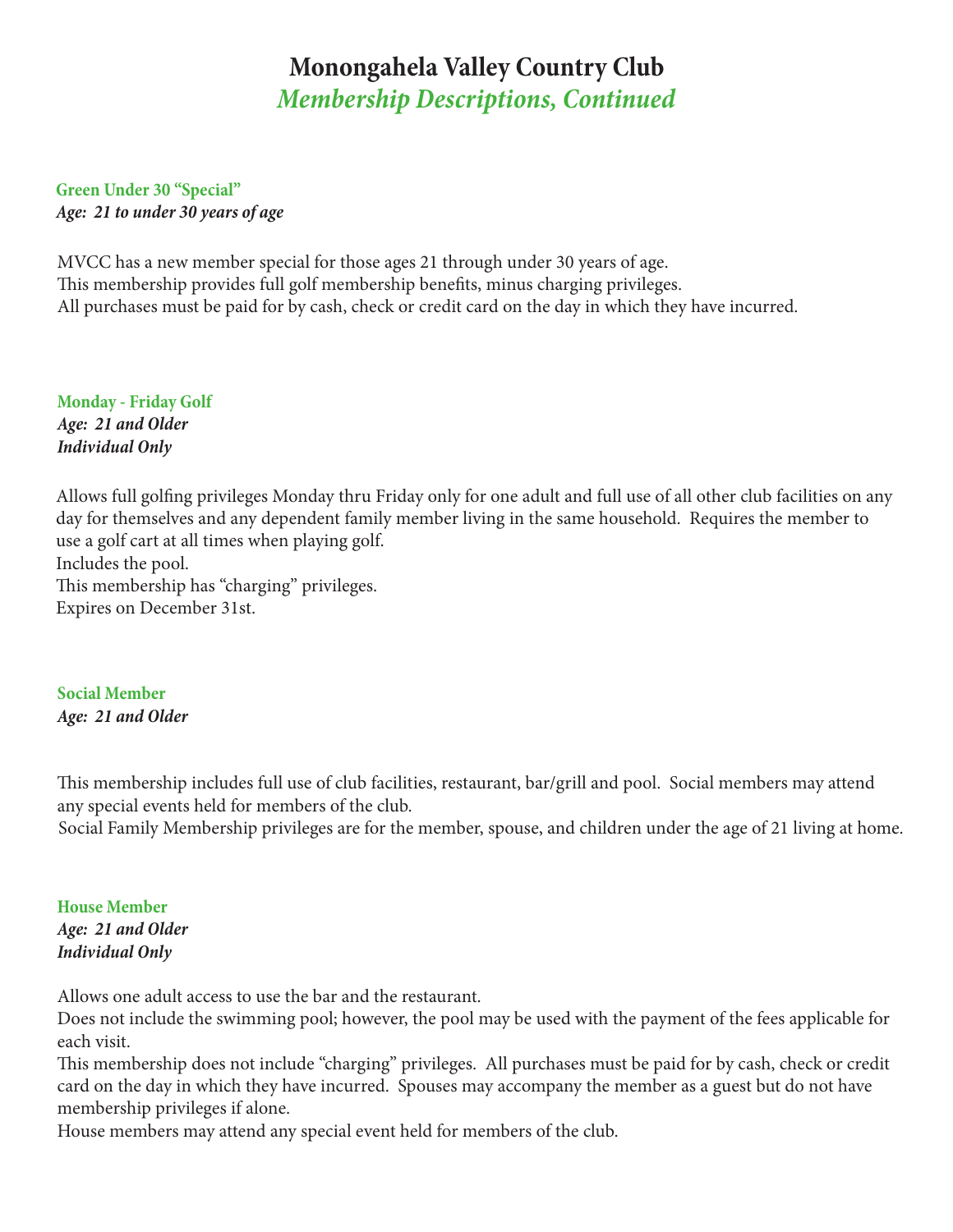#### **The following is applicable to ALL membership classes except where noted:**

All membership is contingent upon approval by the Board of Directors of Monongahela Valley Country Club.

All members and their guests must abide by the Club by-laws and any and all rules, restrictions, limitations and qualifications the Board of Directors find appropriate.

Currently, there are no initiation fees and no monthly food minimum requirements for any membership classes.

Use of the Clubhouse bar/grill room and restaurant.

Approval of "charging" privileges to your club account for cart fees, swimming pool fees and/or bar purchases/ gratuities (except for the "House" memberships).

Use of the in-ground swimming pool for husband, spouse, any children under the age of 21 living in the same household, and any grandchildren. (You may bring outside guests at a nominal fee per visit (per person) to the pool area. (Except for the "House" membership).

You may bring outside guests (no limit) to the Clubhouse, provided that they sign the guest book upon the time of entry to the Clubhouse or pool area.

All "golf" memberships allow you to take a cart or walk when golfing (at the pro's discretion). (Except the Monday-Friday golf, which requires the use of a golf cart at all times).

Members may attend any special social events held for the members at the Club.

Members booking an immediate family-type banquet event will have the club room charge waived. Call office for details/descriptions of "an immediate family-type" event. (Except for house memberships).

All members will receive a club newsletter each month.

If you wish to change your membership status or class, a letter must be submitted to the board stating the intent or request.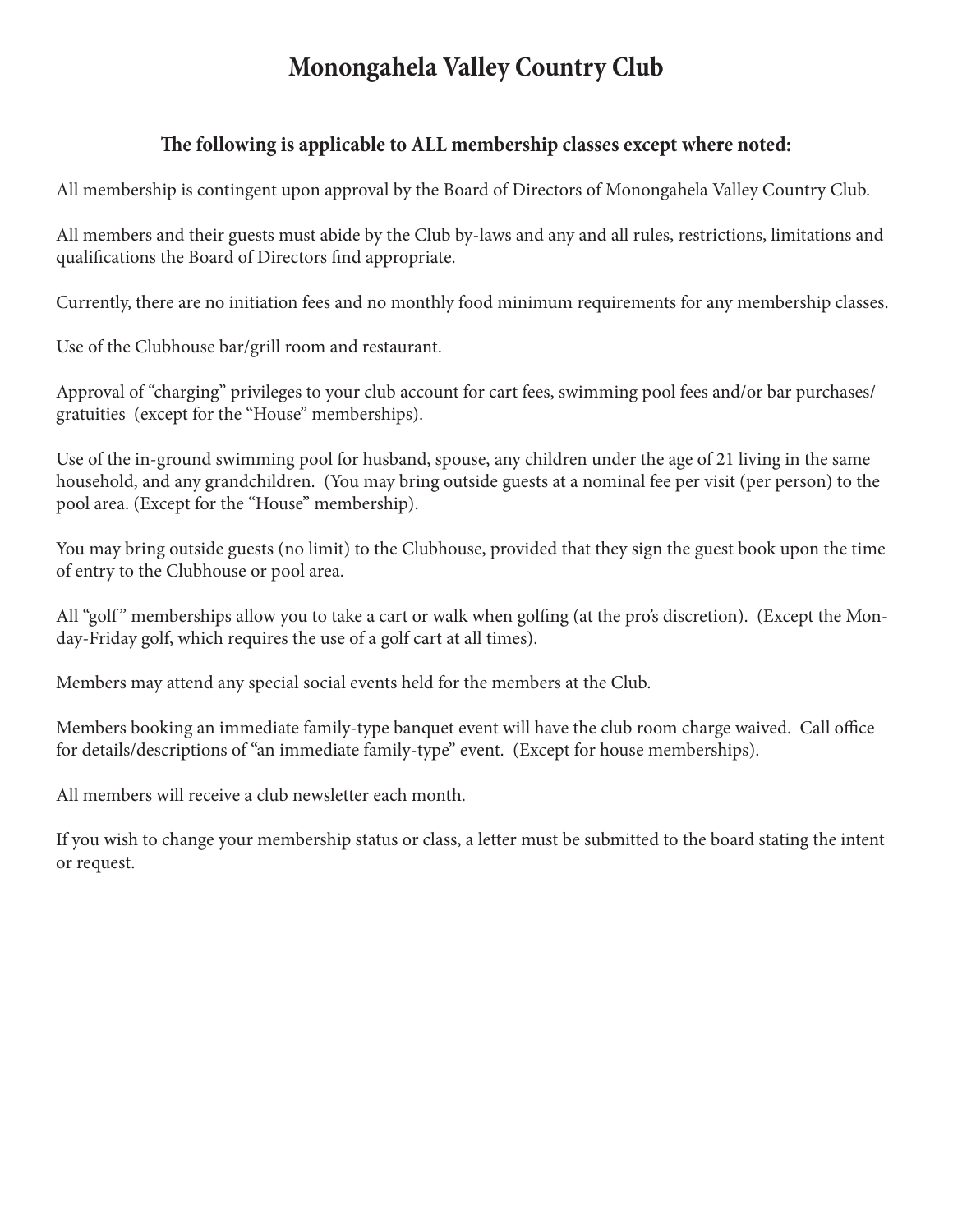*Membership Classifications*

Place a check mark by the type of Membership class in which one is applying. Dues are payable when the initial application is turned in. *Initial Applicants: Discounts are available if annual dues are paid in full at sign up.*

## **Full Golf Equity**

**40 years of age and older** *Dues, Monthly Requires the purchase of one share of stock (\$800)*

## **Non-Equity Golf**

**40 years of age and older** *Dues, Monthly*

| Individual | \$130 | Individual | \$140 |
|------------|-------|------------|-------|
| Family     | \$180 | Family     | \$195 |

| <b>Non-Equity Golf Junior</b><br>21 to 39 years of age<br>Dues, Monthly |       | <b>Monday - Friday Golf</b><br>Dues, Annual - payment in full required |       |  |
|-------------------------------------------------------------------------|-------|------------------------------------------------------------------------|-------|--|
| Individual                                                              | \$100 | Individual                                                             | \$700 |  |
| Family                                                                  | \$130 |                                                                        |       |  |
|                                                                         |       |                                                                        |       |  |

### **New Member Specials**

| <b>Green Under 30</b><br><b>New Members Only</b><br>Dues, Annual<br>Individual | \$550 | <b>Non-Equity Family Golf</b><br><b>New Members Only</b><br>Dues, Monthly<br>Adult & Family<br>\$130 |  |
|--------------------------------------------------------------------------------|-------|------------------------------------------------------------------------------------------------------|--|
| <b>House</b><br>Dues, Annual - payment in full required                        |       | <b>Social</b><br>21 and older<br>Dues, Monthly                                                       |  |
| Individual                                                                     | \$70  | Individual<br>\$30                                                                                   |  |